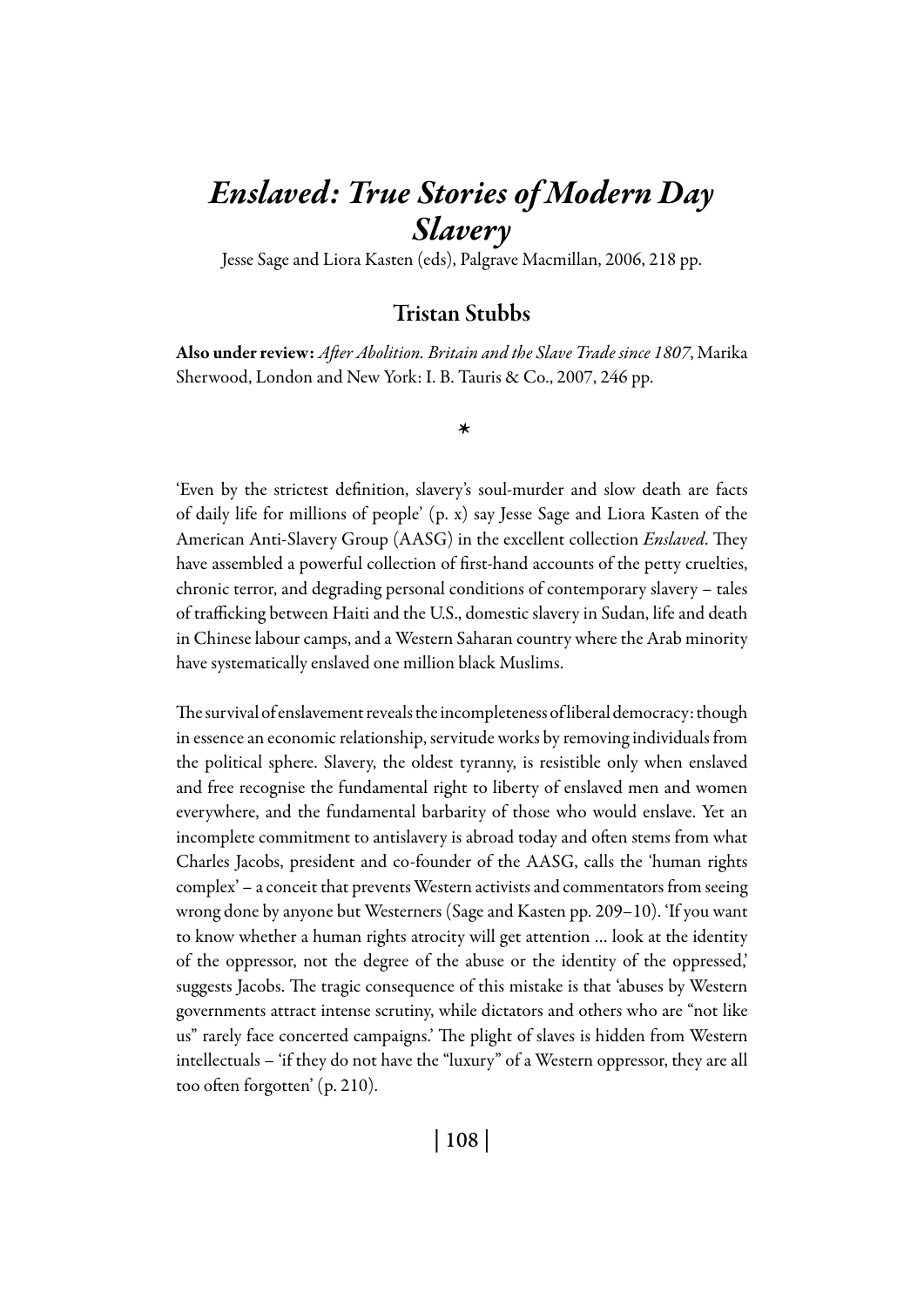### STUBBS | Slavery after Abolition

The Arabic world has never seen a widespread and popular antislavery movement equivalent to the British example, and today the slave trade is endemic in parts of that region. Women are especially prized; trafficked into sex slavery, their utility or beauty (or both) is often deemed to have been expended by the age of 25. Many are then killed, and their bodies dumped. The salvation of enslaved people such as these will come only if we are prepared to support their resistance without hesitation. Although many slaves have risen out of bondage to form the backbone of modern antislavery movements (Sage and Kasten p. ix) we must join them without equivocation.

We learn, for instance, of Ellen, an American, who alerted the AASG to her Kenyan friend Juma's plight. Juma answered an advert for a job in Egypt but ended up in domestic servitude. '[ Juma's] story does not feature the levels of brutality of some others … [but] it represents a form of bondage that traps hundreds and thousands of people around the world today' (p. 144). *Enslaved* offers its eyewitness accounts as a call-to-arms for citizen abolitionists in America and elsewhere. In so doing, it looks back to a specific historical precursor. Northern antislavery sentiment was stoked by tales of Southern barbarity prior to that other imperfect emancipation achieved by the American Civil War (pp. 1–2).

Marika Sherwood's *After Abolition* charts the history of another and earlier legal abolition of slavery, in the United Kingdom and the British possessions. After a brief synopsis of the abolition movement's beginnings, Sherwood's main focus is on the way in which Liverpool and Manchester continued to profit from the proceeds of slavery and the slave trade even after 1807. She extends this critique to the immoral gains made by private companies from British involvement in Cuban and Brazilian trafficking, to the dilatory abolition in Africa, and to the growing indifference towards slavery of the British parliament and people.

The quantity of sources the author cites is impressive, and her passion for the subject obvious. However, far from adopting the detached tone of most historians, Sherwood has pre-chosen her target, the ill-defined 'British,' and has trawled the archives for evidence to sustain her animus. Sherwood also assumes that Western students of abolition have until now worked under the hegemony of an imperialist narrative (p. 175) but this is just not so. We have known about 1807's limitations for many years [1], while Sherwood's account of scholarly neglect of women and Africans ignores the work in recent decades of a number of authors. [2]

| 109 |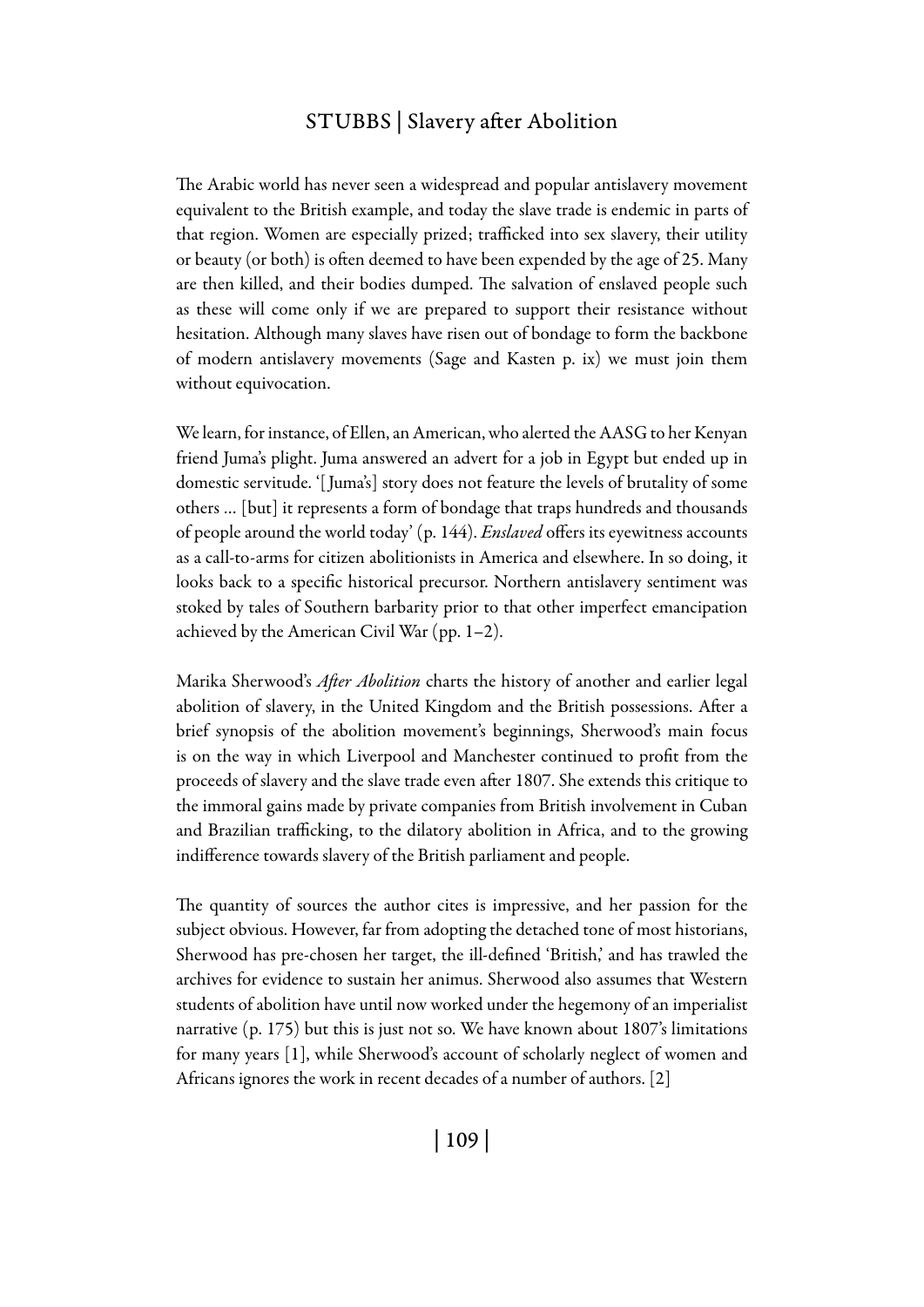#### Democratiya 10 | Autumn 2007

Sherwood is not immune to the 'human rights complex' which she projects back onto the history of slavery. As a result she can sound exculpatory in her discussion of non-Western slaveholders. In the most egregious example, we are informed of the benignity of African masters compared to the cruelty of their American (European) counterparts. 'Even if enslaved for life, usually [slaves] could marry and become assimilated into their captors' families and villages, even if not always as equals.' Indeed we learn that slaves in Africa 'were not dehumanised or treated brutally' (p. 6). [3] Nineteenth-century 'paternalist' slaveholders in the U.S. told themselves similar things.

Sherwood's book might have yielded some clues as to what to avoid when undertaking an abolition programme but by eschewing an empirical assessment of the British abolition of slavery in favour of normative condemnation she is able to offer little in the search for an effective paradigm for future emancipatory efforts.

Sherwood does offer a forensic examination of the continuing relationship between 'legitimate' businesses and the slave trade (pp. 58–82) after abolition. And it is right that legal abolition should be seen as a beginning, not an end to the process. But a blanket denunciation of Britain's entire emancipatory programme cannot lead to a rounded understanding of effective emancipation. First, it involves flatly dismissing the entire mountain of Parliamentary labour from above. Sherwood sneers at 'the meaningless Acts, the almost annual Select Committees looking at various aspects of these issues' as 'just good publicity' (p. 177). Second, it tends to ignore the deeds – successful or otherwise – of slavery's victims in the story of abolition. [4] In attempting a political argument, Sherwood makes the wrong one. She puts so much emphasis on the incompleteness of British top-down, interventionist emancipation that she overlooks the resistance offered from below.

At its base, the purpose of enslaved resistance is to force captors to acknowledge bondpeople's humanity, or, as an acclaimed historian of eighteenth-century North American slavery puts it: 'extracting this admission [is] … a form of slave resistance, because slaves thereby oppose … the dehumanization inherent in their status.' [5] Today, that resistance is as necessary as ever. There are Sudanese Islamists advocating the enslavement of black Africans, Christian and Muslim, in pursuance of a medieval *ummah*, and Janjaweed rapists proclaiming the women they rape to be 'slaves.' But thankfully, like Granville Sharp and Olaudah Equiano before them, activists such as Sage and Kasten are dedicating their lives to fighting this evil.

| 110 |